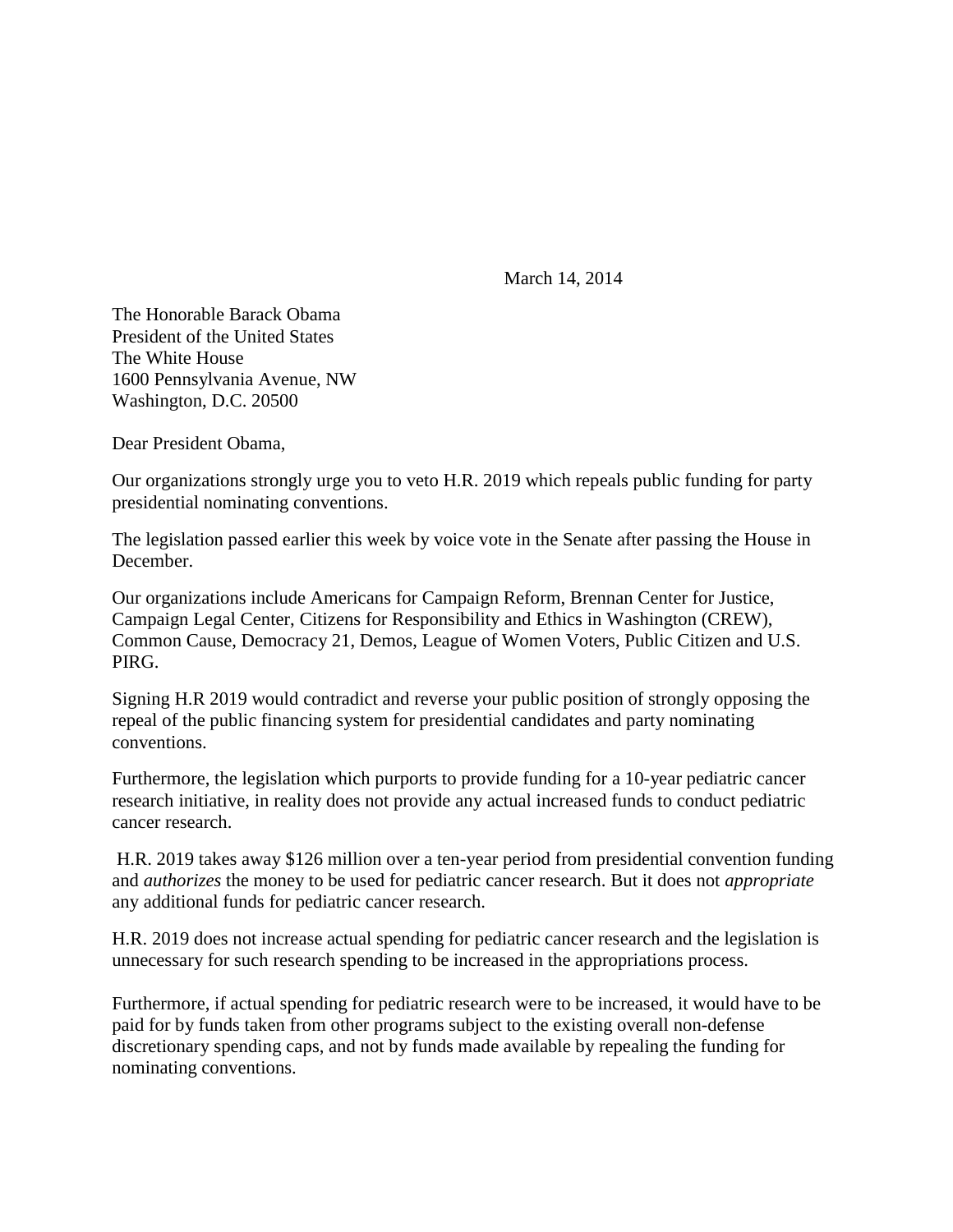H.R. 2019 is the fourth attempt by Republican congressional leaders, beginning in the last Congress, to repeal the presidential public financing system. H.R. 2019 is a part of this larger effort which your Administration opposes.

The presidential public financing system served the nation well for most of its existence and the system needs to be repaired, not repealed. This is a position you have taken in opposing the repeal of public financing for presidential candidates and party nominating conventions.

On January 25, 2011, the White House released a Statement of Administration Policy that opposed **"**H.R. 359 - [Termination of Public Financing of Presidential Campaigns and Party](http://www.whitehouse.gov/sites/default/files/omb/legislative/sap/112/saphr359r_20110125.pdf)  [Conventions."](http://www.whitehouse.gov/sites/default/files/omb/legislative/sap/112/saphr359r_20110125.pdf) According to the White House Statement:

The Administration strongly opposes House passage of H.R. 359 because it is critical that the Nation's Presidential election public financing system be fixed rather than dismantled.

The statement further said:

H.R. 359 would kill the system, not strengthen it. Its effect would be to expand the power of corporations and special interests in the Nation's elections; to force many candidates into an endless cycle of fundraising at the expense of engagement with voters on the issues; and to place a premium on access to large donor or special interest support, narrowing the field of otherwise worthy candidates. After a year in which the *Citizens United* decision rolled back a century of law to allow corporate interests to spend vast sums in the Nation's elections and to do so without disclosing the true interests behind them, this is not the time to further empower the special interests or to obstruct the work of reform.

Signing H.R. 2019 would reverse your position on the presidential financing system.

Signing H.R. 2019 into law, furthermore, will substantially increase the power of corporations, wealthy individuals and special interest groups to obtain influence with federal officeholders and over government decisions. The repeal of public funding for conventions will ensure that more huge contributions from corporations and other special interest donors are used to finance the presidential conventions.

H.R. 2019 would not do anything to actually increase spending for pediatric cancer research.

The legislation does nothing to change the ability of the Appropriation Committees to increase spending for NIH, pediatric research or otherwise, beyond what the Committees already have the ability to do. In other words, the Appropriations Committees already can increase spending for pediatric cancer research without this legislation.

Furthermore, H.R. 2019 does not increase the overall non-defense discretionary spending caps. Thus, if Congress increases NIH spending by \$12.6 million this year, the money would have to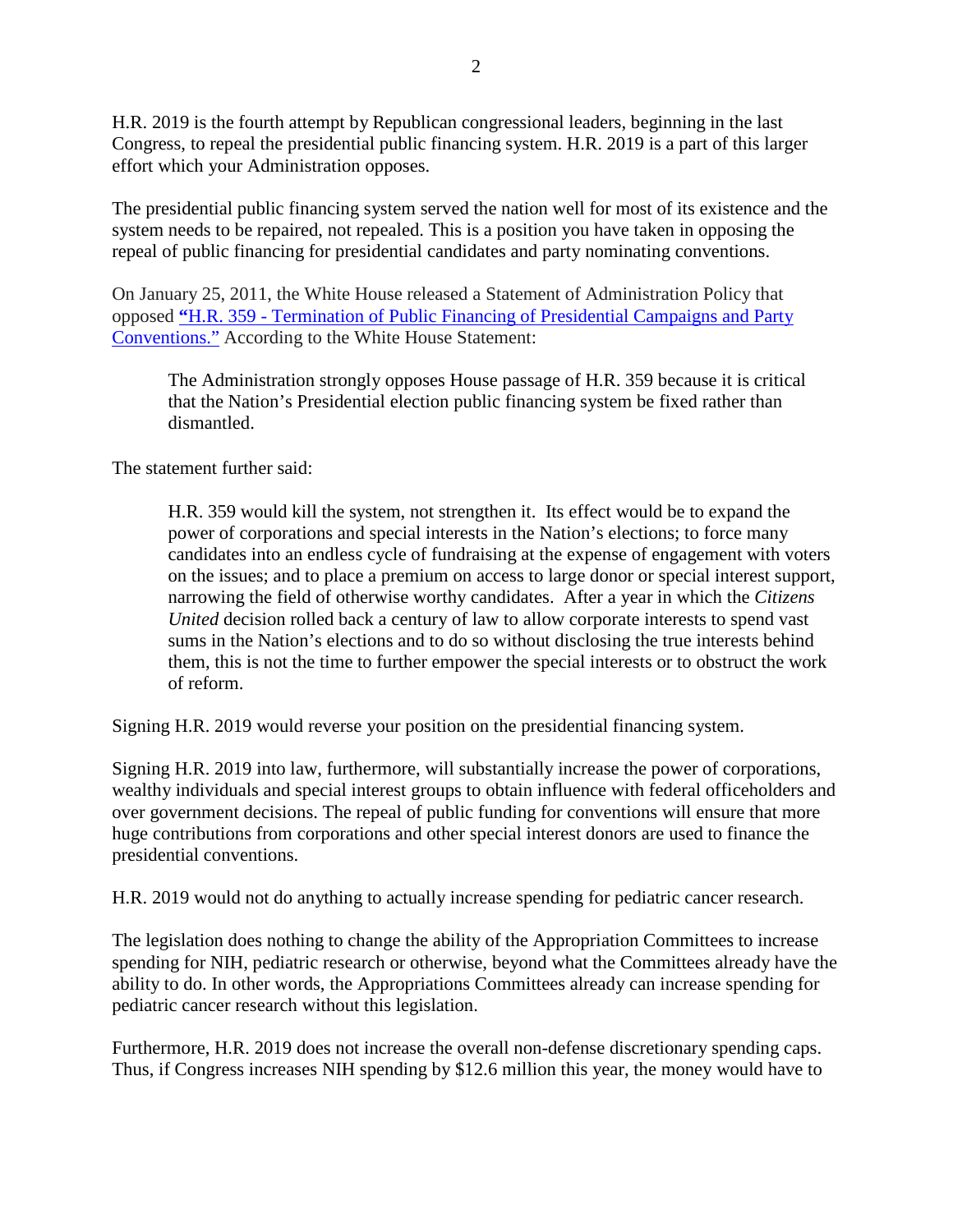come from other non-defense discretionary spending programs and not by funds made available by repealing the funding for nominating conventions.

Additionally, it should be recognized that the current FY 14 total fund available for the NIH is more than \$700 million below the pre-sequester NIH level for FY 2013. H.R. 2019 does nothing to increase this spending level for the NIH.

H.R. 2019's only actual impact is to end public funding of presidential nominating conventions, a system which has been used by both the Republican and Democratic parties to help fund every one of their presidential nominating conventions from 1976 through 2012.

A Dear Colleague [letter opposing H.R. 2019 w](http://democrats.energycommerce.house.gov/sites/default/files/documents/Dear-Colleague-Opposed-So-Called-Kids-First-Research-Act-2013-12-11.pdf)as sent to House members on December 11, 2013 by Representatives Nita Lowey, Rosa DeLauro, Henry Waxman and Frank Pallone Jr. The letter shows that H.R. 2019 does not provide actual additional funding for pediatric research.

Representative Lowey is Ranking Member on the House Appropriations Committee. Representative DeLauro is Ranking Member on the Labor, Health and Human Services Subcommittee. Representative Waxman is Ranking Member on the Energy and Commerce Committee. Representative Pallone Jr. is Ranking Member on the Energy and Commerce Committee Subcommittee on Health.

According to the Dear Colleague letter:

The stated purpose of H.R. 2019 is to terminate the public contribution to the cost of quadrennial political party nominating conventions and redirect the savings into research on childhood diseases at the National Institute of Health (NIH). While, we strongly support efforts to increase funding for pediatric research and other research at NIH, we caution our colleagues that H.R. 2019 would do nothing to advance that goal.

The letter further stated:

The legislation would indeed end public support for the expenses of the party conventions. It purports to make the resulting savings available to NIH, a mere \$12.6 million per year, or about four-tenths of one percent of the roughly \$3.6 billion that NIH reported spending on pediatric research last year.

However, in reality this bill does not provide any additional funds to NIH. Rather, it specifies that the funds shall be available for NIH pediatric research "only to the extent and in such amounts as provided in advance in appropriations Acts."

Our groups strongly urge you to take action that is consistent with your Administration Policy Statement of January 25, 2011 and that recognizes that H.R. 2019 does not provide any actual increased funding for pediatric cancer research.

Our organizations strongly urge you to veto H.R. 2019.